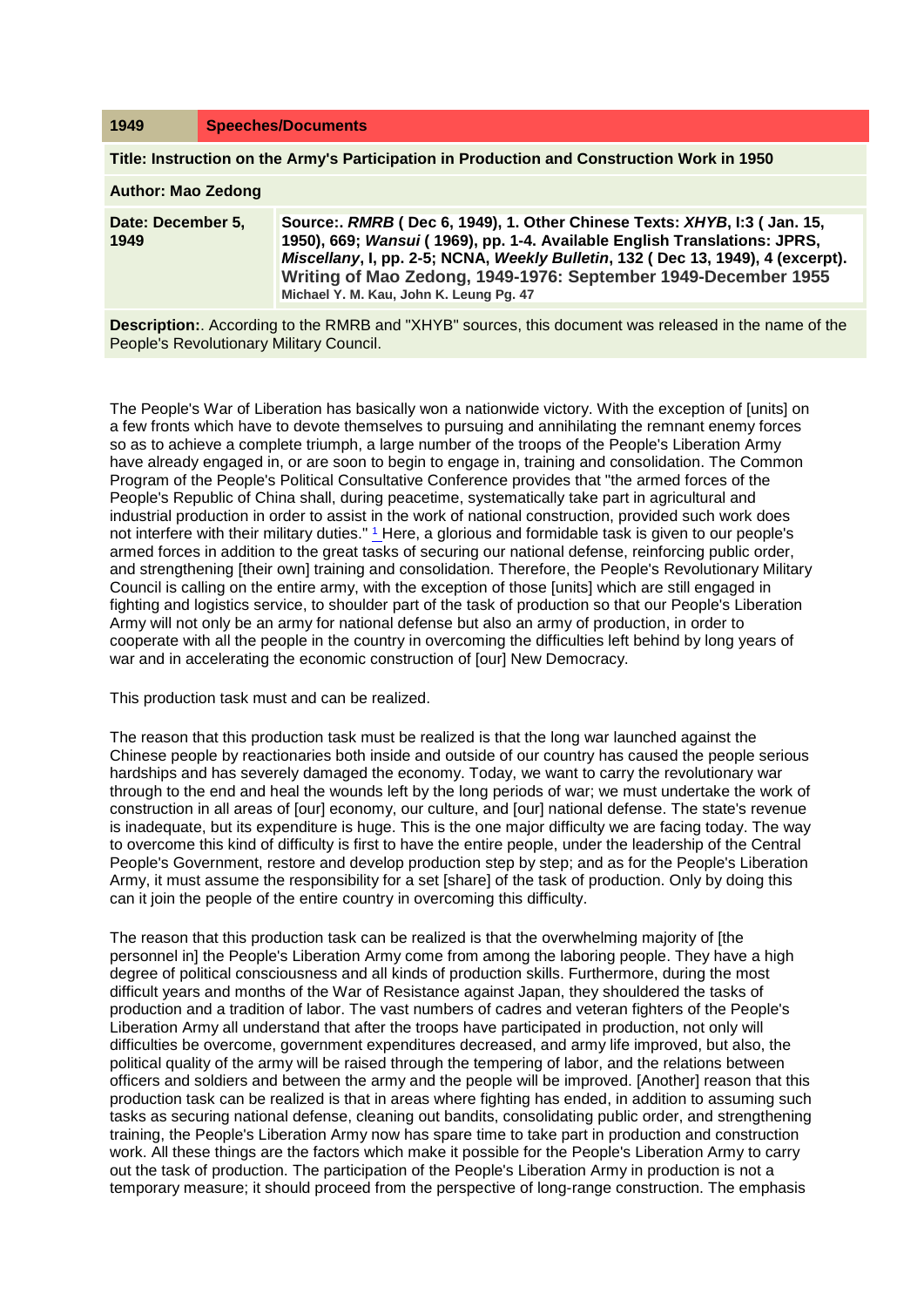is on increasing the nation's wealth through labor.  $2$  Beginning in the spring of 1950, the heads of all military regions must therefore direct their subordinates to put into effect [a program of] participating in production and construction work in order to improve their own livelihood and to save a portion of the state's expenditure. This production and construction work ought to become a kind of movement in order to facilitate its wider adoption. A relatively long-term plan and concrete measures [for implementation] should be formulated for this type of production work. With the approval of the people's government, the categories of [such] production should stay within the confines of agriculture, animal husbandry, fishery, water conservation projects, handicraft industries, and transportation projects which [the army] is capable of undertaking. Commercial undertakings are forbidden. The leading organs of the army [unit] should carry out investigations and studies [for production] based on the conditions of the places where they are stationed and complete the preparation this winter. Based on experience, the army's production movement must strictly prohibit the opening up of shops and engaging in commercial activities. If among the cadres there should be ideas of seeking quick profits by attempting to smuggle, hoard, and speculate, or if such activities are discovered, they must be corrected and stopped quickly, for they not only violate the correct production guidelines and disrupt economic order, but will invariably graft [cause] and corruption to occur and will destroy our own comrades. These activities are not tolerated by law. Moreover, in undertaking agricultural production, we must be careful not to cause floods as a result of reclaiming wasteland or incur the people's dissatisfaction by competing for land. So that the army may carry out its production tasks correctly and develop its production movement, it is hereby stipulated that:

At levels above division, army, and military subregion, representative committees should be formed of representatives from the general headquarters, political departments, and logistic service departments. Their tasks are to take charge of the direction of production, to examine and approve production plans, to supervise the implementation of production plans, and to investigate illegal activities.

Producers' cooperatives are to be established in the army. Organs of leadership for these cooperatives should also be established at every level which, under the supervision and guidance of the army production committees, will control the disposition of all production funds, production activities, and fruits of production. The system of the cooperatives and the army's command system are to be parallel. They will maintain close relations with each other, but they are not to be confused with each other.

Implement [the principle of] taking both public and private [interests] into consideration and distributing on a fair and reasonable [basis] the net income from production. Forty per cent should go to the individual producers; the rest should go to the production units and the state in order to establish the revolutionary way of running the affairs of one's own household as well as those of the public. 3 On the one hand, this will make the army partially self-sufficient, while on the other, it will allow the individual producer to have some income. This individual income may be kept by the individual for private use, or be sent home to the family for its use, or be deposited in the cooperative in reserve [for future use]; [the choice should be] at the discretion of the individual.

In areas where there is a shortage of land, in addition to participating, whenever possible, in all kinds of handicraft industries, water conservation, transportation, and construction projects, heads of army units may talk things over with the local people's governments and, on the condition that the peasants' own willingness is not violated, contribute the army's labor funds, fertilizer, and farm tools to cultivating the land jointly with the peasants in order to increase production and share the fruits equitably. However, it is necessary to make sure that this is not carried out through coercion, and that [the army] does not compete with the people for benefits

The production plans of the units in all military regions must be integrated with the production plans of the people's governments of all the provinces and of all the greater administrative areas. [There should be] coordination in the use of production funds. All the production funds of the army units should be treated as investment, so interest must be computed and dates set for repayment. All the army's production enterprises should pay taxes according to the rules and observe all laws and regulations of the people's governments, and no violations will be permitted

It is hoped that all heads of military regions will pay strict attention to the above items. They must make sure that our People's Liberation Army's production and construction work in 1950 attains